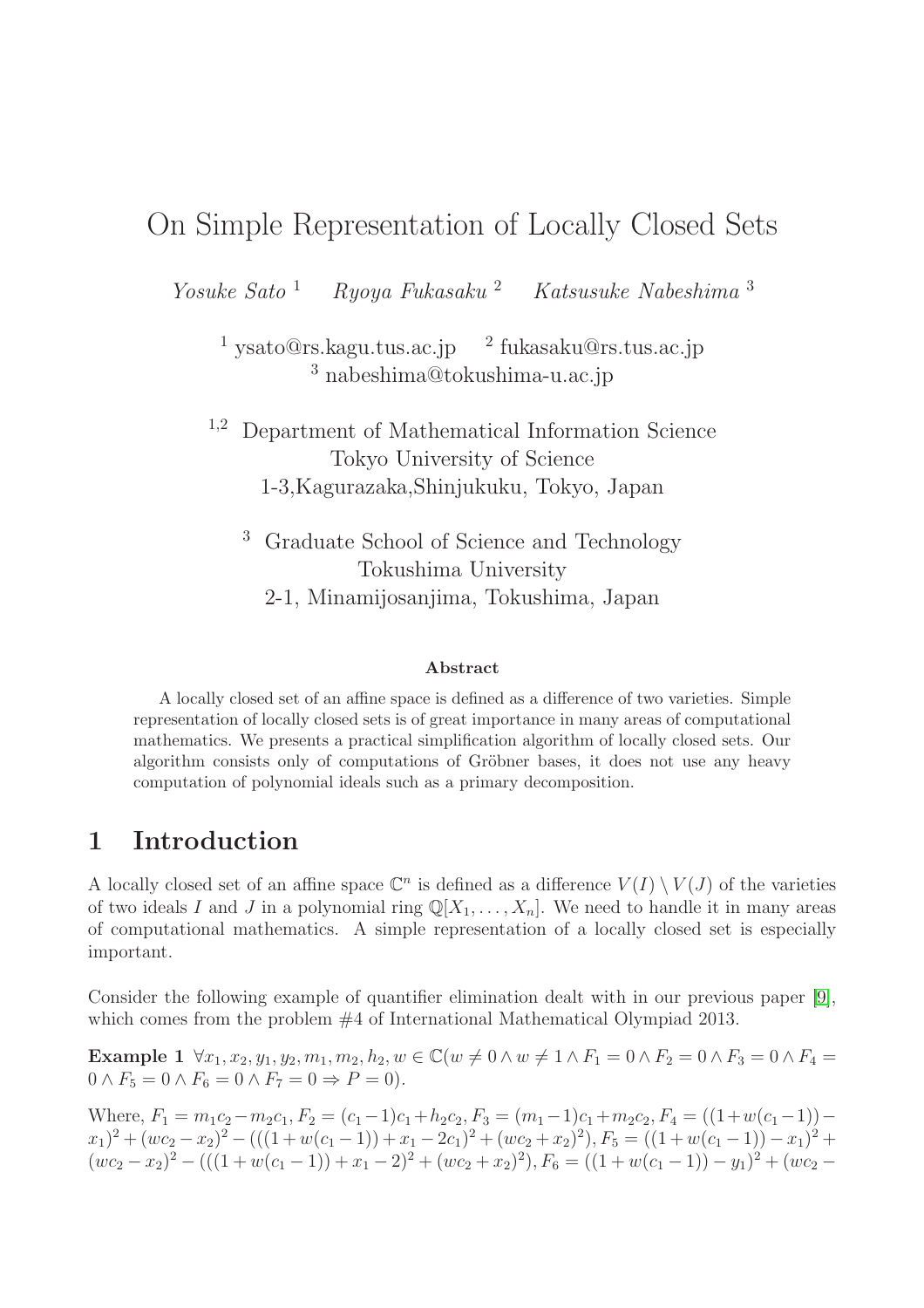$$
y_2)^2 - (((1 + w(c_1 - 1)) + y_1 - 2mc_1)^2 + (wc_2 + y_2 - 2mc_2)^2), F_7 = ((1 + w(c_1 - 1)) - y_1)^2 + (wc_2 - y_2)^2 - (((1 + w(c_1 - 1)) + y_1 - 2c_1)^2 + (wc_2 + y_2 - 2c_2)^2), P = (y_1 - c_1)(y_2 - x_2) - (y_2 - h_2)(y_1 - x_1).
$$

In order to eliminate all quantifiers  $\forall x_1, x_2, y_1, y_2, m_1, m_2, h_2, w$ , we need to compute a comprehensive Gröbner system of the ideal  $\langle w(w - 1)v - 1, Pu - 1, F_1, F_2, F_3, F_4, F_5, F_6, F_7 \rangle$  in the polynomial ring  $\mathbb{Q}[c_1, c_2, u, v, x_1, x_2, y_1, y_2, m_1, m_2, h_2, w]$  with parameters  $c_1, c_2$  and main variables  $u, v, x_1, x_2, y_1, y_2, m_1, m_2, h_2, w$ . (For more detailed descriptions, see [\[6\]](#page-9-1) for example.) The following is the output of the execution of our program written in Risa/Asir [\[4\]](#page-9-2) which computes comprehensive Gröbner systems using the algorithm introduced in [\[8\]](#page-9-3). The output reads as follows. There are 5 segments of parameter space  $\mathbb{C}^2$  each of which is given in a form of a locally closed set. After each segment, there is a corresponding list of a Gröbner basis. For example, the second segment  $[[c1-1]$ ,  $[c2^3+c2,c1-1]]$  is the locally closed set  $V(\langle c_1-1\rangle)\backslash V(\langle c_2^3+c_2, c_1-1\rangle)$ . For each value of  $c_1, c_2$  lying in this segment, the Gröbner basis of the ideal  $\langle w(w-1)v-1, P u-1, F_1, F_2, F_3, F_4, F_5, F_6, F_7 \rangle$  in  $\mathbb{Q}[u, v, x_1, x_2, y_1, y_2, m_1, m_2, h_2, w]$ is  $\{(w^2 - w)v - 1, c_2^2ux_1 - c_2^2u - c_2, -c_2x_2, -c_2y_1 - c_2^3w + c_2, c_2y_2 - c_2^2, -m_1 - m_2c_2 + 1, -m_2c_2^2 +$  $c_2 - m_2, h_2c_2$ . The term order is degree reverse lexicographic, which is assigned by 0 in  $cgs.cgs([w*(w-1)*v-1,P*u-1,F1,F2,F3,F4,F5,F6,F7],$  $[c1,c2], [u,v,x1,x2,y1,y2,m1,m2,h2,w], 0$ \$.

```
[1854] load("./cgs.rr")$
[2074] F1=m1*c2-m2*c1$
F2=(c1-1)*c1+h2*c2$F3=(m1-1)*c1+m2*c2$F4=((1+w*(c1-1))-x1)^2+(w*c2-x2)^2-(((1+w*(c1-1))+x1-2*c1)^2+(w*c2+x2)^2)F5=((1+w*(c1-1))-x1)^2+(w*c2-x2)^2-(((1+w*(c1-1))+x1-2)^2+(w*c2+x2)^2)F6=((1+w*(c1-1))-y1)^2+(w*c2-y2)^2-(((1+w*(c1-1))+y1-2*m1)^2+(w*c2+y2-2*m2)^2)$
F7=((1+w*(c1-1))-y1)^2+(w*c2-y2)^2-(((1+w*(c1-1))+y1-2*c1)^2)+(w*c2+v2-2*c2)^2P=(y1-c1)*(y2-x2)-(y2-h2)*(y1-x1)$
[2082] \text{ cgs.cgs}([w*(w-1)*v-1,P*u-1,F1,F2,F3,F4,F5,F6,F7],[c1,c2], [u,v,x1,x2,y1,y2,m1,m2,h2,w], 0$
CGS is the following:
[ [c2^2+1,c1-1],[1]]
[1]
[ [c1-1], [c2^3+c2,c1-1]][(w^2-w)*v-1,c^2*u*x1-c^2*u-c2,-c2*x2,-c2*y1-c2^3*w+c2,c2*y2-c2^2,-m1-m2*c2+1,-m2*c2^2+c2-m2,h2*c2]
[[c1-1,c2],[1]]
[(-u*x1+u)*y2+(u*x2-h2*u)*y1-u*x2+h2*u*x1+1,(w^2-w)*v-1,-m1+1,m2][ [c1^2-c1,c2], [c1-1,c2]][1]
```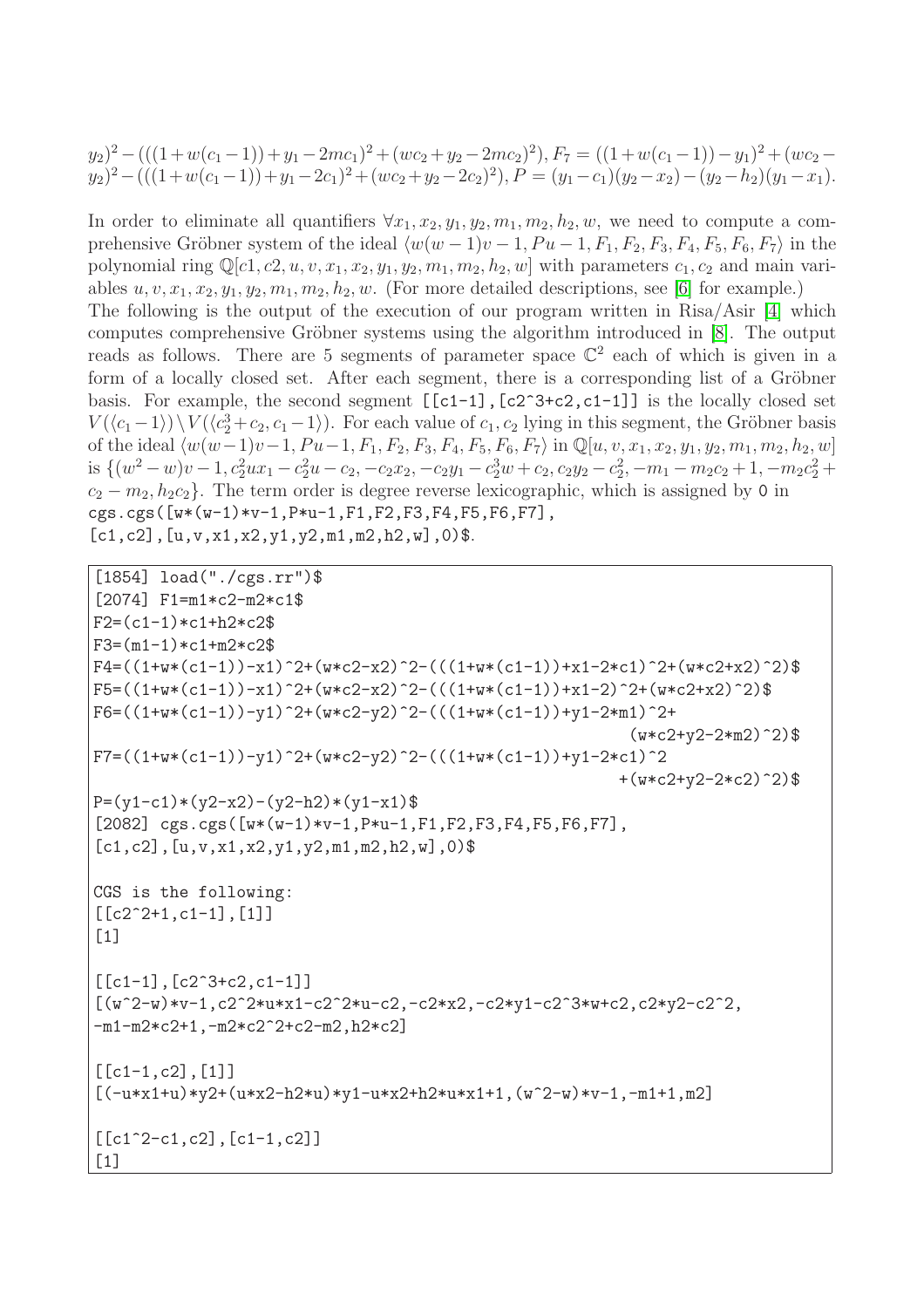```
[ [c2^2+c1^2-c1], [c1^2-c1,c2]][(w^2-w)*v-1,c2*u*y2-c2^2*u-c2,(-c1+1)*u*y2+(c1-1)*c2*u+c1-1,-c2*x1+(-c1+1)*c2*w+c1*c2,(-c1+1)*x1+(c2^2+c1-1)*w-c2^2,
-c2*x2+(-c2^2-c1+1)*w+c2^2+c1-1,-c1*c2*y2+c2^2*y1,c2*y2+(c1-1)*y1,
-m1+c1,-c2+m2,(c1-1)*c2-h2*c1+h2,-c2^2+h2*c2]
[0],[(c1-1)*c2^2+c1^3-2*c1^2+c1][(c1-1)*c2^2+c1^3-2*c1^2+c1]No. of segment is
6
0.02668sec + gc : 0.00797sec(0.03525sec)
```
By Hilbert's Nullstellensatz, we have the following equivalent quantifier free formula:

$$
(c_2^2 + 1 = 0 \land c_1 = 1) \lor ((c_1^2 = c_1 \land c_2 = 0) \land (c_1 \neq 1 \lor c_2 \neq 0)) \lor (c_1 - 1)c_2^2 + c_1^3 - 2c_1^2 + c_1 \neq 0.
$$

Note that the second formula  $(c_1^2 = c_1 \wedge c_2 = 0) \wedge (c_1 \neq 1 \vee c_2 \neq 0)$  is equivalent to the much simpler formula  $c_1 = 0 \wedge c_2 = 0$ . In other words, the locally closed set  $V(\langle c_1^2 - c_1, c_2 \rangle) \setminus V(\langle c_1 - c_2 \rangle)$  $(1, c_2)$  is equal to the locally closed set  $V(\langle c_1, c_2 \rangle) \setminus V(\langle 1 \rangle)$ .

In [\[2\]](#page-9-4), a simple representation of a locally closed set is introduced. Given ideals I and J of a polynomial ring  $\mathbb{Q}[X_1,\ldots,X_n]$  such that  $I \subset J$ . (Since  $V(I) \setminus V(J) = V(I) \setminus V(I + J)$ , we can always assume that  $I \subset J$  without loss of generality.) Let the prime decompositions of the radical ideals  $\sqrt{I}$  and  $\sqrt{J}$  be  $\sqrt{I} = P_1 \cap \cdots \cap P_l \cap P_{l+1} \cap \cdots \cap P_m$  and  $\sqrt{J} = P_{l+1} \cap \cdots \cap P_m$ . They introduce a canonical representation of the locally closed set  $V(I) \setminus V(J)$  as  $V(P_1 \cap \cdots \cap$  $P_l$ )  $\vee$   $V(P_{l+1} \cap \cdots \cap P_m + P_1 \cap \cdots \cap P_l)$ . Since  $V(P_1 \cap \cdots \cap P_l)$  is the Zariski closure  $V(I) \vee V(J)$ of  $V(I) \setminus V(J)$ , i.e. the smallest variety which contains  $V(I) \setminus V(J)$ , the representation can be considered smallest. For the above example,  $I = \langle c_1^2 - c_1, c_2 \rangle$  and  $J = \langle c_1 - 1, c_2 \rangle$ , we have  $\sqrt{I} = P_1 \cap P_2$  and  $\sqrt{J} = P_2$  with prime ideals  $P_1 = \langle c_1, c_2 \rangle$  and  $P_2 = \langle c_1 - 1, c_2 \rangle$ . Since  $P_1 + P_2 = \langle 1 \rangle$ , we have its canonical representation  $V(\langle c_1, c_2 \rangle) \setminus V(\langle 1 \rangle)$  as is desired. In [\[2\]](#page-9-4), they also give an algorithm to compute the canonical representation which is based on a primary decomposition algorithm of rational polynomial ideals. Their approach is simple and beautiful from a theoretical point of view. However, for some more advanced algorithm of computer algebra such as a recent real quantifier elimination algorithm introduced in [\[7\]](#page-9-5), we often need to deal with a more complicated locally closed set. For such a case, their algorithm is not practical since a primary decomposition algorithm needs very heavy computations in general.

In this paper we introduce a more practical representation of a locally closed set. It is based on the fact that the Zariski closure  $\overline{V(I) \setminus V(J)}$  is equal to the variety  $V(I : J^{\infty})$  of the saturation ideal  $I: J^{\infty}$ . Our representation of the locally closed set  $V(I) \setminus V(J)$  is given by  $V(I:J^{\infty}) \setminus V(J+(I:J^{\infty}))$ . Since  $\sqrt{I:J^{\infty}} = P_1 \cap \cdots \cap P_l$ , our representation is same as the representation of [\[2\]](#page-9-4) if  $I: J^{\infty}$  and  $J+I: J^{\infty}$  are radical. Even if they are not radical we have the same varieties  $V(I:J^{\infty})=V(P_1\cap \cdots \cap P_l)$  and  $V(J+(I:J^{\infty}))=V(P_{l+1}\cap \cdots \cap P_m+P_1\cap \cdots \cap P_l)$ . Note that we can compute a saturation ideal by the computation of Gröbner bases. In general Gröbner bases computation is much lighter than the computation of primary decomposition of polynomial ideals.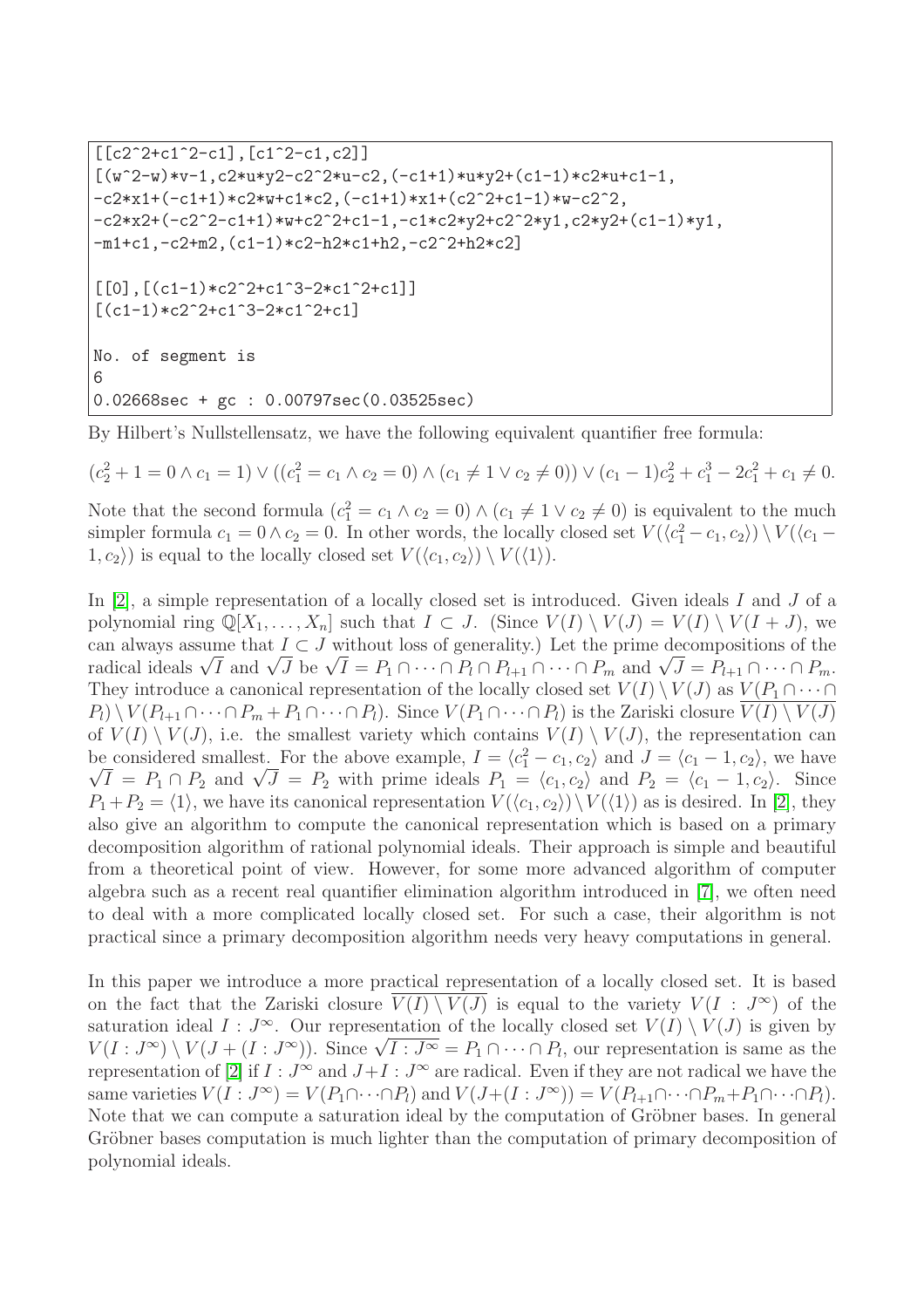The paper is organized as follows. In section 2, we describe basic properties of locally closed sets. The well-known fact  $\overline{V(I) \setminus V(J)} = V(I : J^{\infty})$  we are using in the paper may be already published in some paper. Nevertheless, in most standard texts of computer algebra such as [\[3\]](#page-9-6), it is described only for very special cases such as  $I$  is a radical ideal or  $J$  is a principal ideal. We give a complete proof of it. Then we describe our algorithm which is naturally derived from it. In section 3, we give a typical computation example for seeing efficiency of our algorithm.

## 2 Basic Mathematics

Throughout this section K denotes the field of rational numbers  $\mathbb Q$  and L denotes the field of complex numbers  $\mathbb C$ . Note that all results also hold for any computable field K and its algebraically closed extension L.

For an ideal I of a polynomial ring  $K[X_1, \ldots, X_n]$ ,  $V(I)$  denotes a variety of I in L that is  $V(I) = \{\bar{c} \in L^n | \forall f \in If(\bar{c}) = 0\}.$  For a subset S of an affine space  $L^n$ ,  $\overline{S}$  denotes the Zariski closure of S, that is  $\overline{S}$  is the smallest variety which contains S w.r.t. the order of set inclusion.  $\bar{X}$  denotes variables  $X_1, \ldots, X_n$ .

### 2.1 Locally Closed Set

**Definition 2** A locally closed set of an affine space  $L^n$  is a subset of  $L^n$  which is equal to a difference  $V(I) \setminus V(J)$  of the varieties of some ideals I and J in K[X]. (Since  $V(I) \setminus V(J) = V(I) \setminus V(J + I)$ , we can assume  $I \subset J$ ).

A locally closed set has the smallest representation. More precisely we have the following fact.

**Theorem 3** Let  $\sqrt{I} = P_1 \cap \cdots \cap P_l \cap P_{l+1} \cap \cdots \cap P_m$  and  $\sqrt{J} = P_{l+1} \cap \cdots \cap P_m$  be the prime decompositions of the radical ideals  $\sqrt{I}$  and  $\sqrt{J}$ . Then  $V(I)\setminus V(J) = V(P_1 \cap \cdots \cap P_l)\setminus V(P_{l+1} \cap$  $\cdots \cap P_m + P_1 \cap \cdots \cap P_l$ ). Moreover, if  $V(I) \setminus V(J) = V_1 \setminus V_2$  for some varieties  $V_1$  and  $V_2$  then  $V_1 \supset V(P_1 \cap \cdots \cap P_l)$  and  $V_2 \supset V(P_{l+1} \cap \cdots \cap P_m + P_1 \cap \cdots \cap P_l)$ .

**Proof.** The proof is straightforward. See [\[2\]](#page-9-4) for example.  $\blacksquare$ 

As a corollary we have the following.

Corollary 4  $\overline{V(I) \setminus V(J)} = V(P_1 \cap \cdots \cap P_l).$ 

For a given locally closed set  $V(I) \setminus V(J)$  in terms of ideals I and J, [\[2\]](#page-9-4) gives an algorithm to obtain its smallest representation using primary decomposition of I and J. As is described in the previous section, the computation of a primary decomposition is very heavy in general. We can avoid such heavy computations using saturation of ideal.

#### 2.2 Saturation of Ideal

**Definition 5** Let I and J be ideals of a polynomial ring  $K[\bar{X}]$ . There exists a natural number N such that  $I: J^N = I: J^{N+1} = I: J^{N+2} = \cdots$ . The ideal  $I: J^N$  is called the saturation ideal of I by J and denoted  $I: J^{\infty}$ .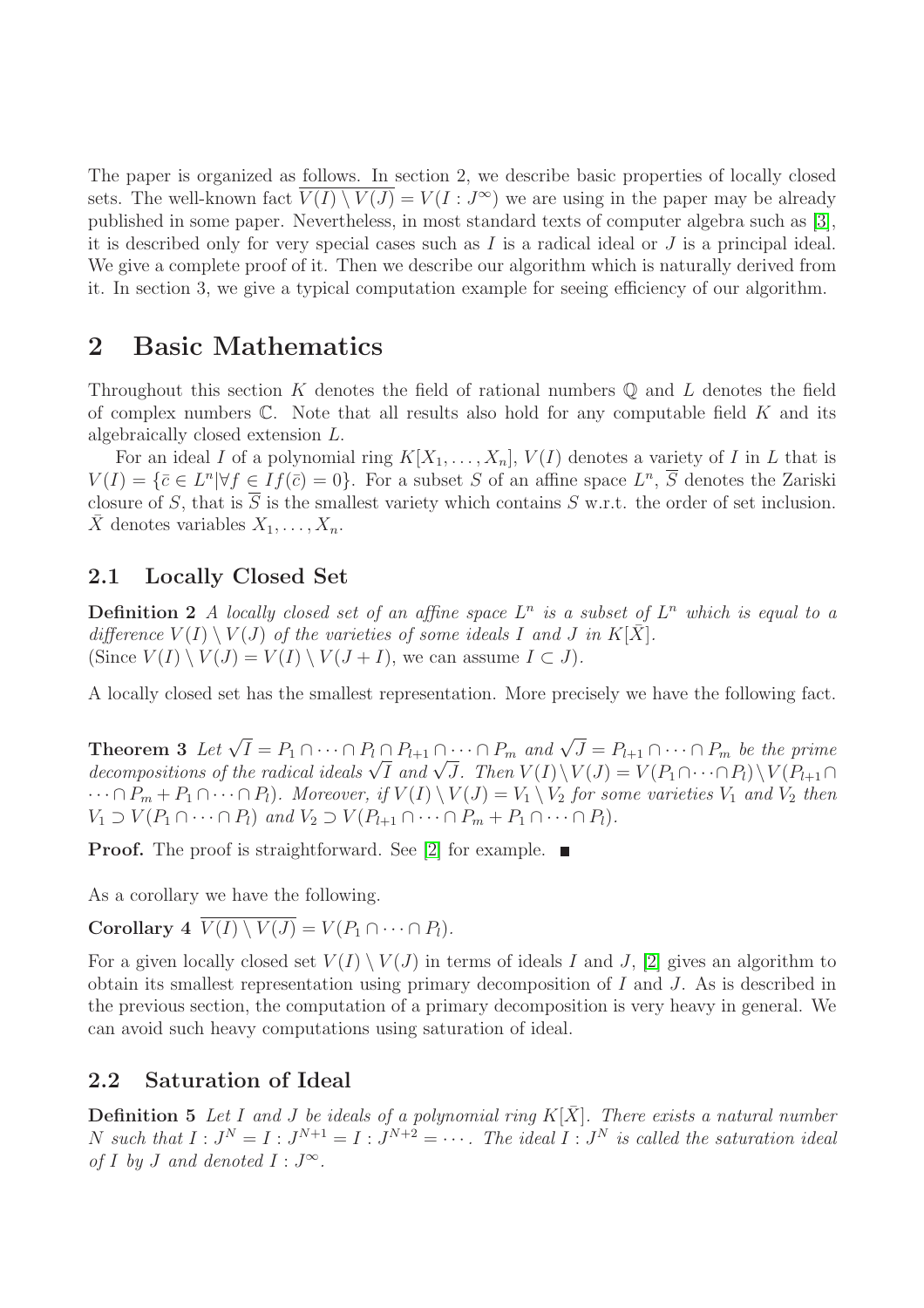The following theorem enables us to compute the Zariski closure  $\overline{V(I) \setminus V(J)}$  without the computation of primary decomposition. The result is well-known but in most standard texts of computer algebra such as  $[3]$ , its proof is given only for special cases such as I is a radical ideal or J is a principal ideal.

**Theorem 6** When  $I \subset J$ ,  $\overline{V(I) \setminus V(J)} = V(I : J^{\infty})$ .

**Proof.** Let  $I: J^{\infty} = I: J^N = I: J^{N+1} = \cdots$  and let  $J = \langle g_1, \ldots, g_l \rangle$  for some  $g_1, \ldots, g_l \in I$  $K[\bar{X}]$ . For each  $i = 1, \ldots, l$ , there exists  $M_i$  such that  $I : \langle g_i^{M_i} \rangle = I : \langle g_i \rangle^{\infty}$ . Let M be  $max(M_1, \ldots, M_l)$ , then we have  $I : \langle g_i^M \rangle = I : \langle g_i \rangle^{\infty}$  for every i. Note that there exists a natural number  $m \geq N$  such that  $J^m \subset \langle g_1^M \rangle$  $\{M_1, \ldots, g_l^M\}$ . Then,  $I : J^N = I : J^m \supset I$ :  $\langle g_1^M$  $\langle u_1^M, \ldots, \underline{g_l^M} \rangle = (I : \langle g_1^M \rangle)$  $\binom{M}{1} \cap \cdots \cap (I : \langle g_1^M \rangle) = (I : \langle g_1 \rangle^{\infty}) \cap \cdots \cap (I : \langle g_l \rangle^{\infty})$ . Note also that we have  $\overline{V(I_1) \setminus V(I_2)} \subset V(I_1 : I_2)$  for any ideal  $I_1, I_2$ . (See section 4 of chapter 4 [\[3\]](#page-9-6).) Hence,  $\overline{V(I)\setminus V(J)} = \overline{V(I)\setminus V(J^N)} \subset V(I:J^N) \subset V(I: \langle g_1\rangle^\infty) \cup \cdots \cup V(I: \langle g_l\rangle^\infty)$ . Note also that  $V(I: \langle f \rangle^{\infty}) = V(I) \setminus V(\langle f \rangle)$  for any ideal I and polynomial f. (See section 4 of chapter 4 of [\[3\]](#page-9-6).) Hence,  $V(I: \langle g_1 \rangle^{\infty}) \cup \cdots \cup V(I: \langle g_l \rangle^{\infty}) = \overline{V(I) \setminus V(\langle g_1 \rangle)} \cup \cdots \cup \overline{V(I) \setminus V(\langle g_l \rangle)} =$  $V(I) \setminus V(\langle g_1 \rangle) \cup \cdots \cup V(I) \setminus V(\langle g_l \rangle) = V(I) \setminus V(\langle g_1, \ldots, g_l \rangle) = V(I) \setminus V(J).$ 

By this theorem we have the following.

Corollary 7 For a locally closed set  $V(I) \setminus V(J)$  with ideals  $I \subset J$ ,  $V_1 = V(I : J^{\infty})$  and  $V_2 = V((I:J^{\infty}) + J)$  form the smallest varieties such that  $V(I) \setminus V(J) = V_1 \setminus V_2$ .

## 2.3 Simplification Algorithm

The results presented in the previous subsection naturally lead us to the following simplification algorithm of a locally closed set.

#### Algorithm (Simplification of a locally closed set)

**Input:**  $\{f_1, \ldots, f_l\}$  and  $\{g_1, \ldots, g_m\} \subset K[\overline{X}];$ **Output**:  $\{p_1, \ldots, p_s\}$  and  $\{q_1, \ldots, q_t\} \subset K[X]$ such that  $V_1 = V(\langle p_1, \ldots, p_s \rangle)$  and  $V_2 = V(\langle q_1, \ldots, q_t \rangle)$  are the smallest varieties such that  $V_1 \setminus V_2 = V(\langle f_1, \ldots, f_l \rangle) \setminus V(\langle g_1, \ldots, g_m \rangle);$ 1:  $Y \leftarrow$  a new variable; For each  $i = 1, \ldots, m$ ,  $H_i \leftarrow$  a reduced Gröbner basis of the ideal  $\langle f_1, \ldots, f_l, Y g_i - 1 \rangle$  in  $K[\bar{X}, Y]$  w.r.t. an elimination term order such that Y is lexicographically greater than  $X$ ;  $G_i \leftarrow H_i \cap K[X];$ 2:  $\bar{Z} = Z_1, \ldots, Z_{m-1} \leftarrow$  new variables;  $G \leftarrow$  a Gröbner basis of the ideal  $\langle \{Z_1g | g \in G_1\} \cup \cdots \cup \{Z_{m-1}g | g \in G_{m-1}\} \cup \{(1 - Z_1 - \cdots - Z_{m-1})g | g \in G_m\}\rangle$  in  $K[\bar{X}, \bar{Z}]$ w.r.t. an elimination term order such that each  $Z_i$  is lexicographically greater than  $\bar{X}$ ;  $\{p_1, \ldots, p_s\} \leftarrow G \cap K[\overline{X}];$ 3:  $\{q_1, \ldots, q_t\} \leftarrow$  a Gröbner basis of  $\langle p_1, \ldots, p_s, g_1, \ldots, g_m \rangle$  in  $K[\overline{X}]$  w.r.t. some term order;

Proof of correctness. is equal to the saturation ideal  $\langle f_1, \ldots, f_l \rangle : \langle g_i \rangle^{\infty}$  by a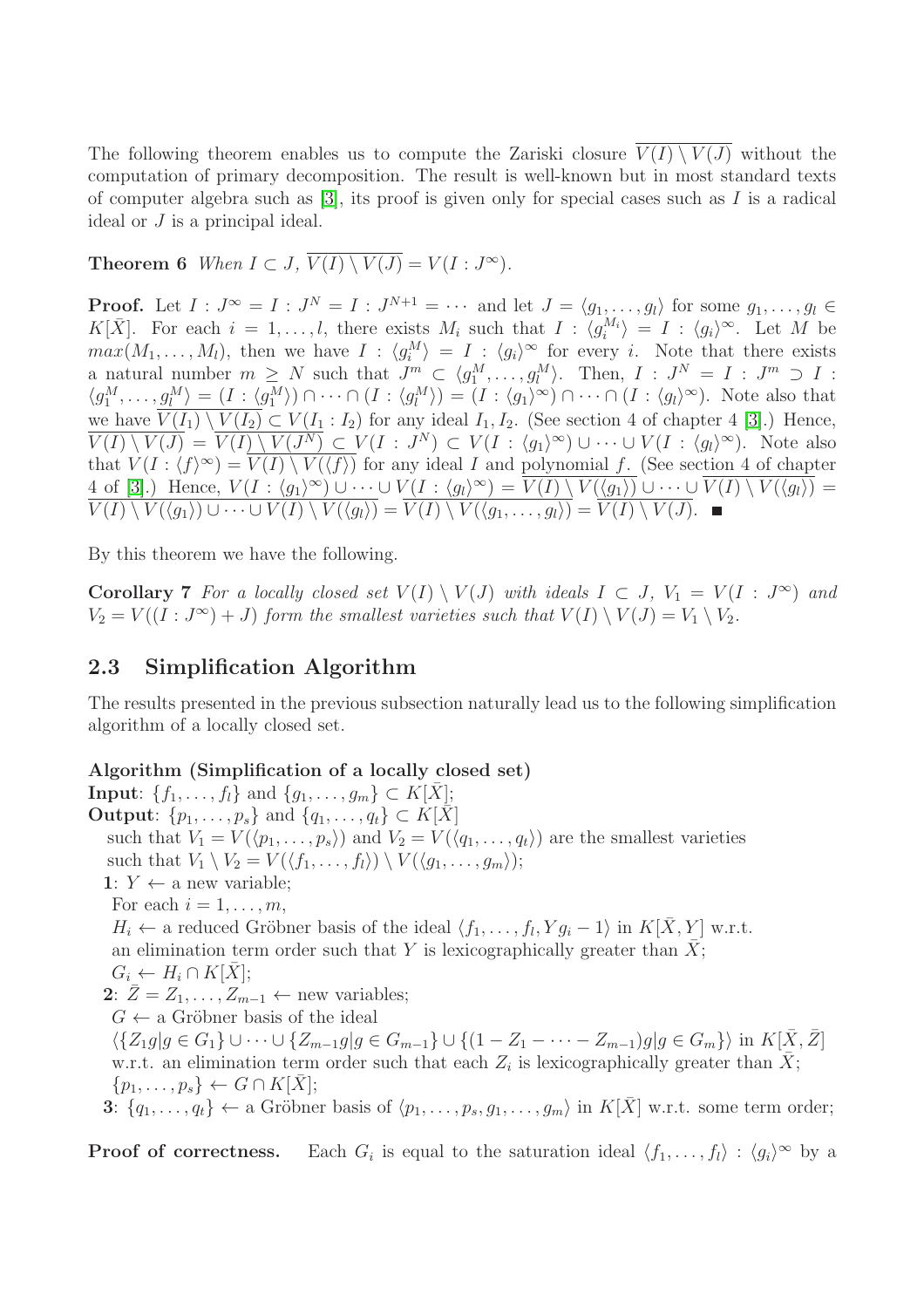well-known technique of Gröbner basis for the computation of a saturation ideal.  $\{p_1, \ldots, p_s\}$ is a Gröbner basis of  $\langle G_1 \rangle \cap \cdots \cap \langle G_m \rangle$  by also a well-known technique of Gröbner basis for the computation of an intersection of ideals. Since  $\langle f_1, \ldots, f_l \rangle : \langle g_1 \rangle^{\infty} \cap \cdots \cap \langle f_1, \ldots, f_l \rangle : \langle g_m \rangle^{\infty} =$  $\langle f_1, \ldots, f_l \rangle : \langle g_1, \ldots, g_m \rangle^{\infty}$ , we have the desired properties by Corollary 7.

## 3 Computation Example

We show two computation examples of our simplification algorithm using the Gröbner basis computation program hgr of Risa/Asir [\[4\]](#page-9-2).

The first example is the simplification of the locally closed set  $V(\langle c_1^2 - c_1, c_2 \rangle) \setminus V(\langle c_1 - 1, c_2 \rangle)$ discussed in the introduction. The inputs for our algorithm are  $\{c_1^2 - c_1, c_2\}$  and  $\{c_1 - 1, c_2\}$ . The first two executions are the computations of the saturation ideals  $\langle c_1^2 - c_1, c_2 \rangle : \langle c_1 - 1 \rangle$  and  $\langle c_1^2 - c_1, c_2 \rangle : \langle c_2 \rangle$  (1 of Algorithm). The third execution is the computation of  $\{p_1, \ldots, p_s\}$ , i.e. the intersection ideal of the obtained two saturation ideals (2 of Algorithm). The last execution is the computation of  $\{q_1, \ldots, q_t\}$  (3 of Algorithm). We get a simple representation  $V(\langle c_2, c_1 \rangle) \setminus V(\langle 1 \rangle).$ 

```
[1855] hgr([c1^2-c1,c2,y*(c1-1)-1], [y,c1,c2], [[0,1], [0,2]]);
[c2,c1,-v-1]0sec(0.0001938sec)
[1856] hgr([c1^2-c1,c2,y*c2-1],[y, c1, c2],[(0,1], [0,2]]);
[1]
0sec(6.795e-05sec)
[1857] hgr([z1 * c2, z1 * c1, (1-z1) * 1], [z1, c1, c2], [0, 1], [0, 2]]);
[c2,c1,-z1+1]
0sec(0.000273sec)
[1858] hgr([c2,c1,c1-1,c2],[c1,c2],0);
[1]0.000133sec(0.0001321sec)
```
The second example is more complicated but such an example often rise up during the execution of the real quantifier elimination program introduced in [\[7\]](#page-9-5).

Our locally closed set is  $V(P_1 \cap P_2 \cap P_3) \setminus V(P_1 \cap P_2)$  with  $P_1 = \langle 2x_1^2 + x_2^2 + 3x_3^2 - x_1, 3x_1^2 + x_2^2 + 2x_3^2 - x_1, 3x_1^2 + x_2^2 + x_3^2 - x_1, 3x_1^2 + x_2^2 + x_3^2 - x_1, 3x_1^2 + x_2^2 + x_3^2 - x_1, 3x_1^2 + x_2^2 + x_3^2 - x_1, 3x_$  $x_2$ ,  $P_2 = \langle 2x_1^2 + 3x_2^2 + x_3^2 - x_1, 3x_1^2 + 2x_2^2 + x_3^2 - x_2 \rangle$ ,  $P_3 = \langle 4x_1^2 + 2x_2^2 + 3x_3^2 - x_1, 4x_1^2 + 3x_2^2 + 2x_3^2 - x_3 \rangle$ .  $P_1 \cap P_2 \cap P_3$  and  $P_1 \cap P_2$  have the following bases  $\{f_1, f_2, f_3, f_4, f_5\}$  and  $\{g_1, g_2\}$ . Note that the locally closed set is given in terms of the polynomials  $f_1$ ,  $f_2$ ,  $f_3$ ,  $f_4$ ,  $f_5$ ,  $g_1$ ,  $g_2$  and we do not know the polynomials  $P_1, P_2, P_3$ .  $f_1 = -4x_1^3 + (-4x_2^2 + 4x_3^2 + 4x_3 - 1)x_1^2 + (-2x_2^2 + 2x_2 + x_3)x_1 - x_2^4 + 2x_2^3 + x_3x_2^2 + (-2x_3^2 -$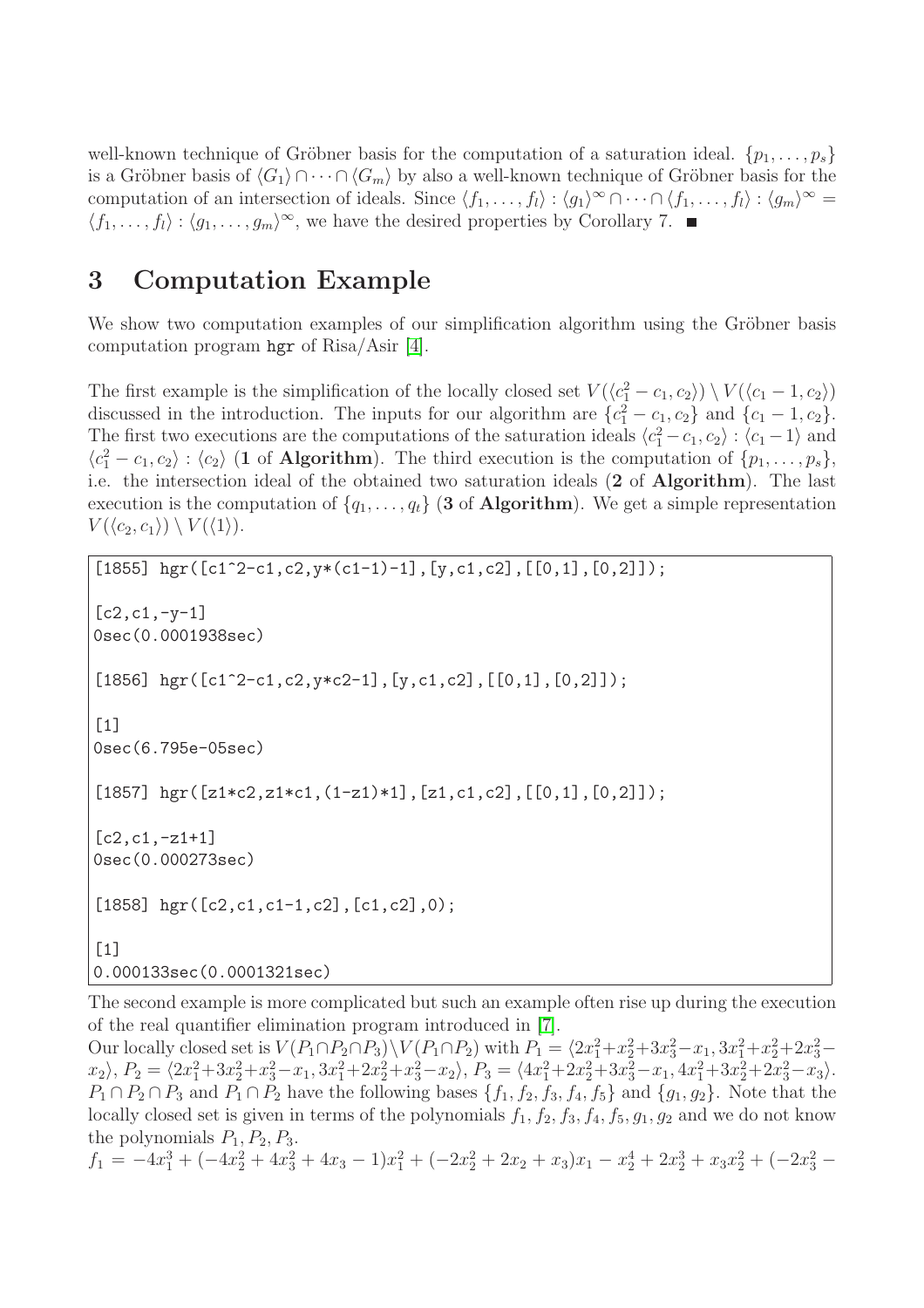$$
\begin{array}{l} 2x_3)x_2+x_3^4+x_3^3,\\ f_2=-16x_1^4+12x_1^3+(8x_2-28x_3^2-12x_3+4)x_1^2+(5x_2^2-8x_2-2x_3^2-3x_3)x_1+x_2^4-2x_2^3+(-5x_3^2-3x_3)x_2^2+(12x_3^2+6x_3)x_2-6x_3^4-3x_3^3,\\ f_3=(-192x_2-576x_3^2-224x_3-2)x_1^3+((192x_3^2+96x_3+60)x_2+288x_3^4+288x_3^3-122x_3^2-26x_3+13)x_1^2+(-30x_2^4-192x_2^3+(408x_3^2-92x_3+10)x_2^2+(72x_3^2+112x_3-26)x_2-210x_3^4-20x_3^3-22x_3^2+3x_3)x_1+20x_2^5+(30x_3^2+10x_3+21)x_2^4+(224x_3^2+48x_3+70)x_2^3+(228x_3^4+124x_3^3-86x_3^2-37x_3)x_2^2+(-4x_3^4-96x_3^3+70x_3^2-6x_3)x_2+102x_3^6+82x_3^5-35x_3^4+3x_3^3,\\ f_4=(2688x_2+8064x_3^2+3136x_3+388)x_1^3+((-2688x_3^2-1344x_3-1080)x_2-4032x_3^4-4032x_3^3+988x_3^2+4x_3-137)x_1^2+(160x_2^4+2688x_2^3+(6232x_3^2+1648x_3+30)x_2^2+(-528x_3^2-1328x_3+274)x_2+3400x_3^4+640x_3^3+308x_3^2-87x_3)x_1+100x_2^6-40x_2^5+(-240x_3-169)x_2^4+(-3
$$

 $g_1 = 4x_1^2 + x_1 + x_2^2 - 2x_2 + x_3^2,$  $g_2 = (72x_2^2 + 48x_2 + 72x_3^2 + 9)x_1 - 20x_2^4 - 48x_2^3 + (-104x_3^2 - 7)x_2^2 + (-48x_3^2 - 18)x_2 - 20x_3^4 + 9x_3^2$ 

So the inputs for our algorithm are  $\{f_1, f_2, f_3, f_4, f_5\}$  and  $\{g_1, g_2\}$ .

The first two executions are the computations of the saturation ideals  $\langle f_1, f_2, f_3, f_4, f_5 \rangle : \langle g_1 \rangle^{\infty}$ and  $\langle f_1, f_2, f_3, f_4, f_5 \rangle : \langle g_2 \rangle^{\infty}$  (1 of Algorithm). The third execution is the computation of ideal intersection of the obtained saturation ideals (2 of Algorithm). The last execution is the computation of  $\{q_1, \ldots, q_t\}$  (3 of Algorithm). Each computation terminates immediately and we get a simple representation  $V((-x_1 - x_2^2 + x_3^2 + x_3, -4x_1^2 + 3x_1 - 5x_3^2 - 2x_3)) \setminus V(x_3, x_2, x_1)$ .

As is described in the previous sections, primary decomposition is a very heavy computation. The computer algebra system Singular [\[5\]](#page-9-7) has a sophisticated fast implementation of primary decomposition. For the ideal  $I = \langle f_1, f_2, f_3, f_4, f_5 \rangle$ , however, either of the following commands primdecGTZ(I) or primdecSY(I) does not terminate within one hour by our standard laptop computer which has a CPU Intel Core i5-4210U with 8GB memory running OS Ubuntu14.04. The computer algebra system Risa/Asir [\[4\]](#page-9-2) also has a command premadec which is an excellent fast implementation of primary decomposition. It does not either terminate within one hour by the same computer.

```
[1855] hgr([-4*x1^3+(-4*x2^2+4*x3^2+4*x3-1)*x1^2+(-2*x2^2+2*x2+x3)*x1-x2^4+2*x2^3+x3*x2^2+(-2*x3^2-2*x3)*x2+x3^4+x3^3,
-16*x1^4+12*x1^3+(8*x2-28*x3^2-12*x3+4)*x1^2+(5*x2^2-8*x2-2*x3^2-3*x3)*x1+
x2^4-2*x2^3+(-5*x3^2-3*x3)*x2^2+(12*x3^2+6*x3)*x2-6*x3^4-3*x3^3,
(-192*x2-576*x3^2-224*x3-2)*x1^3+((192*x3^2+96*x3+60)*x2+288*x3^4+288*x3^3-
122*x3^2-26*x3+13)*x1^2+(-30*x2^4-192*x2^3+(-408*x3^2-92*x3+10)*x2^2+
(72*x3^2+112*x3-26)*x2-210*x3^4-20*x3^3-22*x3^2+3*x3)*x1+20*x2^5+(30*x3^2+
10*x3+21)*x2^4+(224*x3^2+48*x3+70)*x2^3+(228*x3^4+124*x3^3-86*x3^2-37*x3)*
```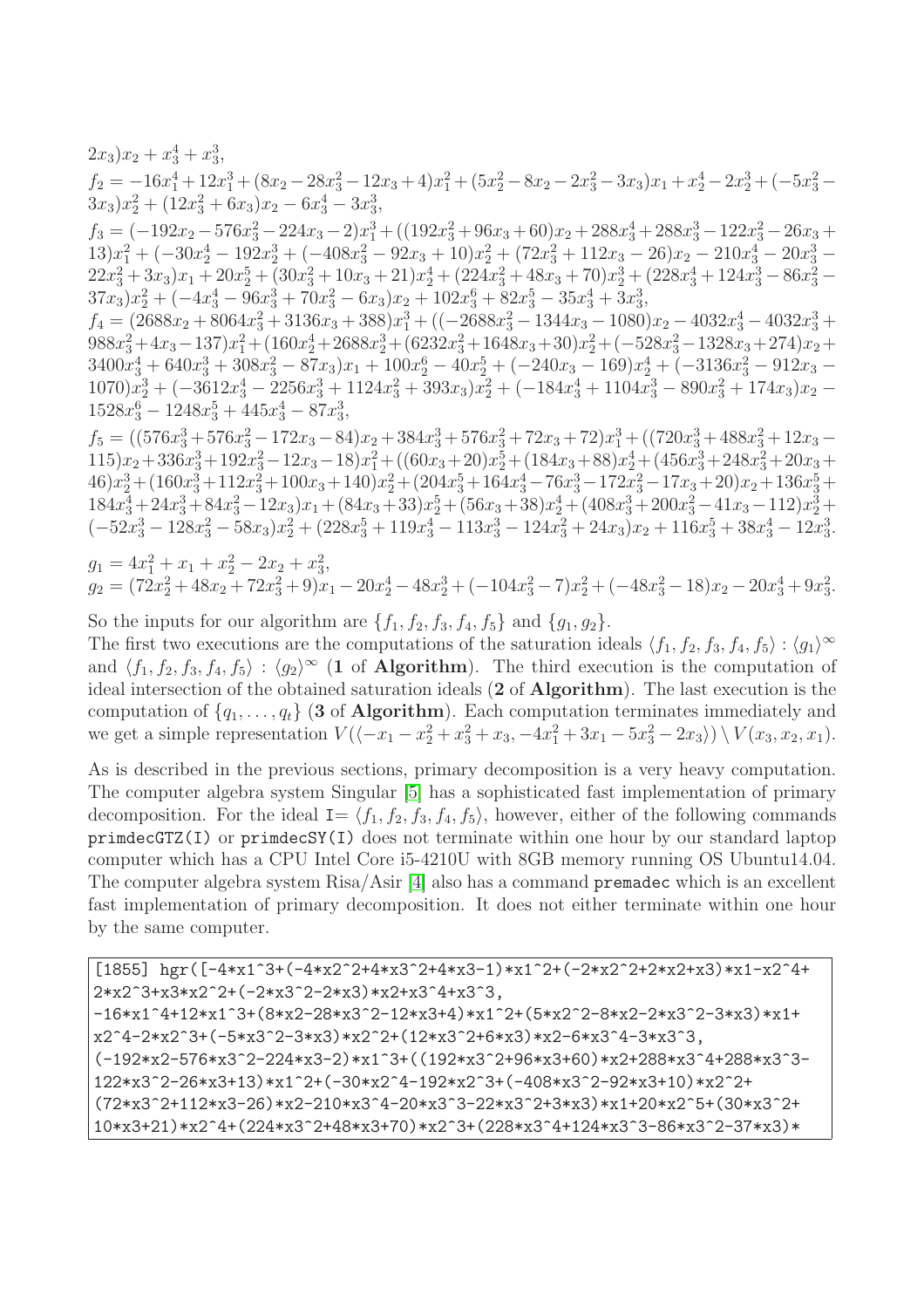```
x2^2+(-4*x3^4-96*x3^3+70*x3^2-6*x3)*x2+102*x3^6+82*x3^5-35*x3^4+3*x3^3,
(2688*x2+8064*x3^2+3136*x3+388)*x1^3+((-2688*x3^2-1344*x3-1080)*x2-
4032*x3^4-4032*x3^3+988*x3^2+4*x3-137)*x1^2+(160*x2^4+2688*x2^3+(6232*x3^2+
1648*x3+30)*x2^2+(-528*x3^2-1328*x3+274)*x2+3400*x3^4+640*x3^3+308*x3^2-
87*x3)*x1+100*x2^6-40*x2^5+(-240*x3-169)*x2^4+(-3136*x3^2-912*x3-1070)*x2^3+
(-3612*x3^4-2256*x3^3+1124*x3^2+393*x3)*x2^2+(-184*x3^4+1104*x3^3-890*x3^2+
174*x3)*x2-1528*x3^6-1248*x3^5+445*x3^4-87*x3^3,
((576*x3^3+576*x3^2-172*x3-84)*x2+384*x3^3+576*x3^2+72*x3+72)*x1^3+((720*
x3^3+488*x3^2+12*x3-115)*x2+336*x3^3+192*x3^2-12*x3-18)*x1^2+((60*x3+20)*
x2^5+(184*x3+88)*x2^4+(456*x3^3+248*x3^2+20*x3+46)*x2^3+(160*x3^3+
112*x3^2+100*x3+140)*x2^2+(204*x3^5+164*x3^4-76*x3^3-172*x3^2-17*x3+20)*x2+
136*x3^5+184*x3^4+24*x3^3+84*x3^2-12*x3)*x1+(84*x3+33)*x2^5+(56*x3+38)*x2^4+
(408*x3^3+200*x3^2-41*x3-112)*x2^3+(-52*x3^3-128*x3^2-58*x3)*x2^2+(228*x3^5+
119*x3^4-113*x3^3-124*x3^2+24*x3)*x2+116*x3^5+38*x3^4-12*x3^3,
(4*x1^2+x1+x2^2-2*x2+x3^2)*y-1, [y,x1,x2,x3], [[0,1],[0,3]]);
[x1+x2^2-x3^2-x3,4*x1^2-3*x1+5*x3^2+2*x3,(3*x1-2*x2-3*x3^2-x3)*y-1]0.001295sec(0.001433sec)
[1856] hgr([-4*x1^3+(4*x2^2+4*x3^2+4*x3-1)*x1^2+(-2*x2^2+2*x2+x3)*x1-x2^4+2*x2^3+x3*x2^2+(-2*x3^2-2*x3)*x2+x3^4+x3^3,
-16*x1^4+12*x1^3+ (8*x2-28*x3^2-12*x3+4)*x1^2+(5*x2^2-8*x2-2*x3^2-3*x3)*x1+x2^4-2*x2^3+(-5*x3^2-3*x3)*x2^2+(12*x3^2+6*x3)*x2-6*x3^4-3*x3^3,
(-192*x2-576*x3^2-224*x3-2)*x1^3+((192*x3^2+96*x3+60)*x2+288*x3^4+288*x3^3-
122*x3^2-26*x3+13)*x1^2+(-30*x2^4-192*x2^3+(-408*x3^2-92*x3+10)*x2^2+
(72*x3^2+112*x3-26)*x2-210*x3^4-20*x3^3-22*x3^2+3*x3)*x1+20*x2^5+(30*x3^2+
10*x3+21)*x2^4+(224*x3^2+48*x3+70)*x2^3+(228*x3^4+124*x3^3-86*x3^2-37*x3)*x2^2+(-4*x3^4-96*x3^3+70*x3^2-6*x3)*x2+102*x3^6+82*x3^5-35*x3^4+3*x3^3,(2688*x2+8064*x3^2+3136*x3+388)*x1^3+((-2688*x3^2-1344*x3-1080)*x2-
4032*x3^4-4032*x3^3+988*x3^2+4*x3-137)*x1^2+(160*x2^4+2688*x2^3+
(6232*x3^2+1648*x3+30)*x2^2+(-528*x3^2-1328*x3+274)*x2+3400*x3^4+640*x3^3+
308*x3^2-87*x3)*x1+100*x2^6-40*x2^5+(-240*x3-169)*x2^4+(-3136*x3^2-912*x3-
1070)*x2^3+(-3612*x3^4-2256*x3^3+1124*x3^2+393*x3)*x2^2+(-184*x3^4+
1104*x3^3-890*x3^2+174*x3)*x2-1528*x3^6-1248*x3^5+445*x3^4-87*x3^3,
((576*x3^3+576*x3^2-172*x3-84)*x2+384*x3^3+576*x3^2+72*x3+72)*x1^3+
((720*x3^3+488*x3^2+12*x3-115)*x2+336*x3^3+192*x3^2-12*x3-18)*x1^2+((60*x3+20)*x2^5+(184*x3+88)*x2^4+(456*x3^3+248*x3^2+20*x3+46)*x2^3+(160*x3^3+112*x3^2+100*x3+140)*x2^2+(204*x3^5+164*x3^4-76*x3^3-172*x3^2-
17*x3+20)*x2+136*x3^5+184*x3^4+24*x3^3+84*x3^2-12*x3)*x1+(84*x3+33)*x2^5+
(56*x3+38)*x2^4+(408*x3^3+200*x3^2-41*x3-112)*x2^3+(-52*x3^3-128*x3^2-
58*x3)*x2^2+(228*x3^5+119*x3^4-113*x3^3-124*x3^2+24*x3)*x2+116*x3^5+
38*x3^4-12*x3^3,
((72*x2^2+48*x2+72*x3^2+9)*x1-20*x2^4-48*x2^3+(-104*x3^2-7)*x2^2+(-48*x3^2-18)*x2-20*x3^4+9*x3^2)*y-1, [y, x1, x2, x3], [[0, 1], [0, 3]];
```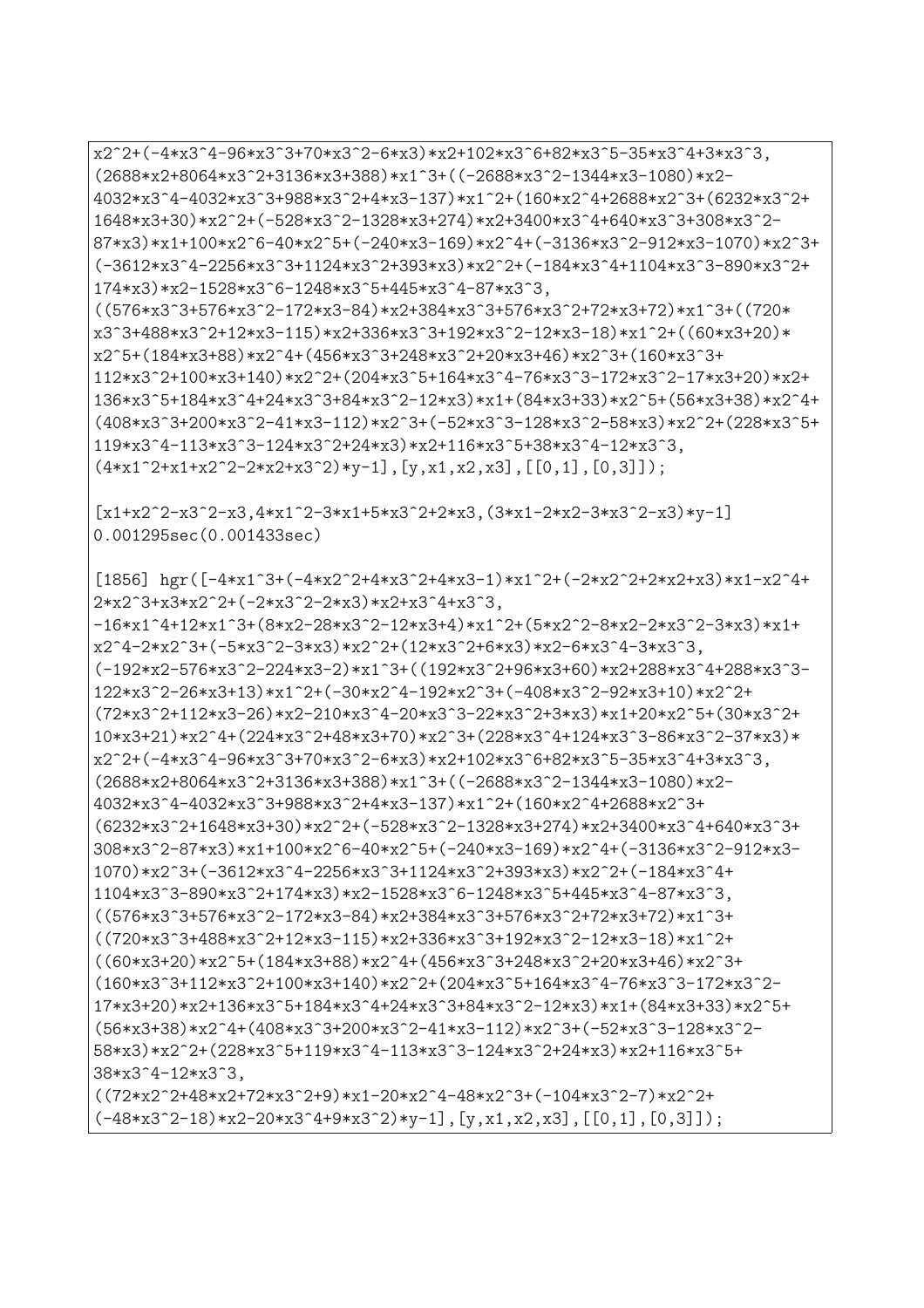```
[x1+x2^2-x3^2-x3,4*x1^2-3*x1+5*x3^2+2*x3,((96*x2+288*x3^2+112*x3-53)*x1+(-96*x3^2-48*x3-18)*x2-144*x3^4-144*x3^3+
97*x3^2+39*x3)*y-1]
0.003143sec(0.003063sec)
[1857] hgr([(x1+x2^2-x3^2-x3)*z1,(4*x1^2-3*x1+5*x3^2+2*x3)*z1,(x1+x2^2-x3^2-x3)*(1-z1),(4*x1^2-3*x1+5*x3^2+2*x3)*(1-z1),
[z1, x1, x2, x3], [[0, 1], [0, 3]];
[-x1-x2^2+x3^2+x3,-4*x1^2+3*x1-5*x3^2-2*x3]
0.000563sec(0.0006039sec)
[1858] hgr(
[-x1-x2^2+x3^2+x3,-4*x1^2+3*x1-5*x3^2-2*x3,4*x1^2+x1*x2^2-2*x2+x3^2,(72*x2^2+48*x2+72*x3^2+9)*x1-20*x2^4-48*x2^3+(-104*x3^2-7)*x2^2+
(-48*x3^2-18)*x2-20*x3^4+9*x3^2], [x1, x2, x3],0);
[x3, x2, x1]
0.000343sec(0.0005538sec)
```
# 4 Conclusion and Remarks

Our algorithm is given in a very naive form. There exist some more efficient techniques for the computation of saturation ideals or intersection ideals. Nevertheless, it is certainly more practical than the one using primary ideal decomposition. A computation of a saturation ideal corresponds to a polynomial division of a univariate polynomial ring, whereas a computation of primary ideal decomposition corresponds to a polynomial factorization. It is a natural consequence that our approach is more practical than the one using primary ideal decomposition.

Any algebraically constructible set is represented as a finite union of basic constructible sets, i.e. a special locally closed set  $V(I)\setminus V(J)$  with a principal ideal J. (See Chapter 1 of [\[1\]](#page-8-0) for example.) Therefore general locally closed sets do not draw much attention of most researchers of computer algebra. However, locally closed sets play an important role for achieving a canonical form of a comprehensive Gröbner system as is reported in  $[10]$ . Furthermore, the recent quantifier elimination algorithm introduced in [\[6\]](#page-9-1) handles locally closed sets. The algorithm achieves the fastest ever real quantifier elimination program for first order formulas with many equalities. We can expect that our simplification algorithm will further improve this real quantifier elimination algorithm.

# <span id="page-8-0"></span>References

[1] Basu,S., Pollack,R. and Roy,M. Algorithms in Real Algebraic Geometry. Algorithms and Computation in Mathematics Volume 10, 2nd edn. Springer, 2006.